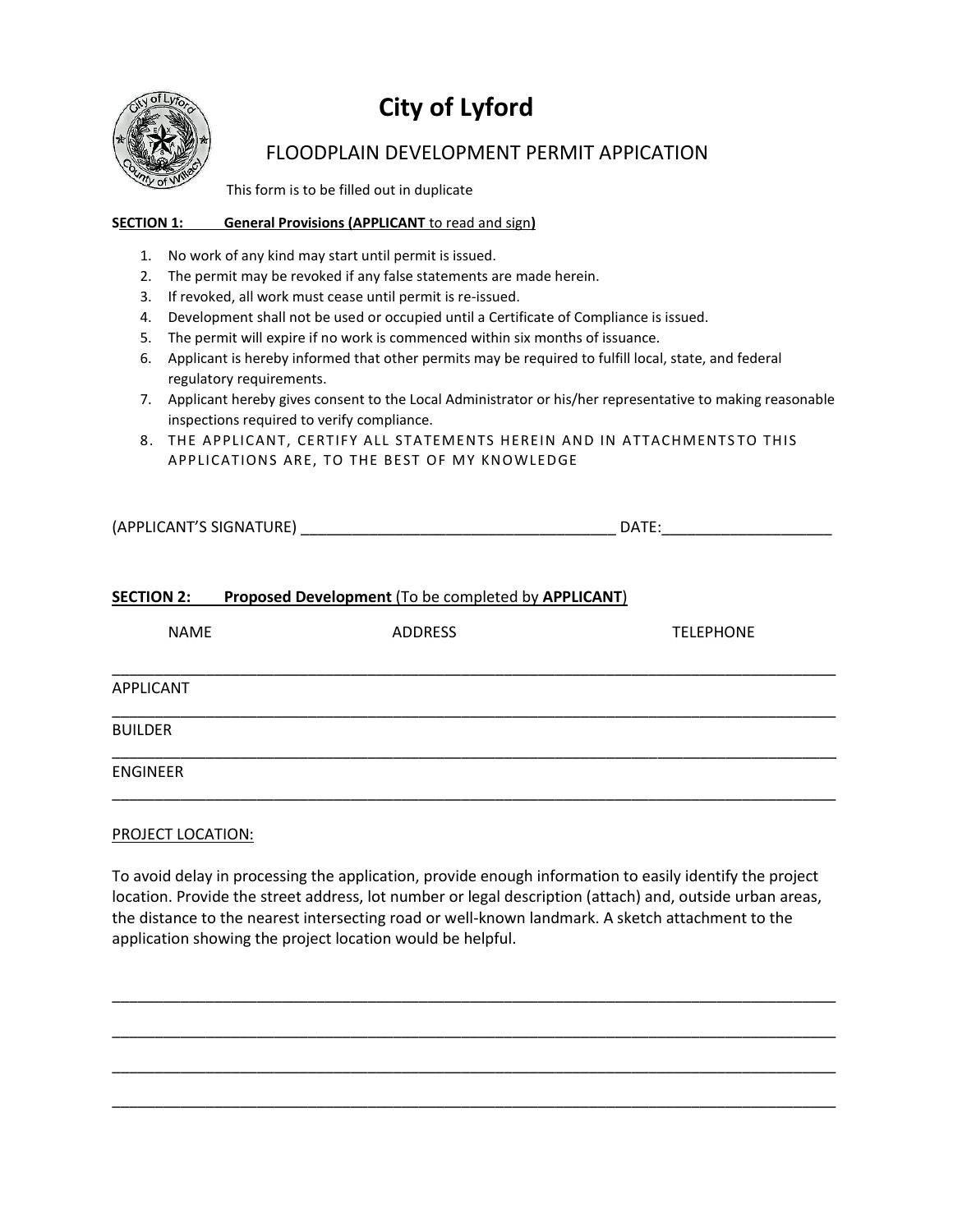## Floodplain Development Permit Application Form (Continued)

|    | <b>DESCRIPTION OF WORK (Check all application boxes):</b>                                                                                                                                                                                                                                                                                            | Application #                                                                                   |
|----|------------------------------------------------------------------------------------------------------------------------------------------------------------------------------------------------------------------------------------------------------------------------------------------------------------------------------------------------------|-------------------------------------------------------------------------------------------------|
| А. | STRUUCTURE DEVELOPMENT                                                                                                                                                                                                                                                                                                                               | Page 2 of 4                                                                                     |
|    | <b>ACTIVITY</b>                                                                                                                                                                                                                                                                                                                                      | <b>STRUCTURE TYPE</b>                                                                           |
|    | <b>New Structure</b>                                                                                                                                                                                                                                                                                                                                 | Residential (1-4 Family)                                                                        |
|    | Addition                                                                                                                                                                                                                                                                                                                                             | Residential (More than 4 Family)                                                                |
|    | Alteration                                                                                                                                                                                                                                                                                                                                           | Non-residential (Floodproofing?  Yes                                                            |
|    | Relocation                                                                                                                                                                                                                                                                                                                                           | Combined Use (Residential & Commercial)                                                         |
|    | Demolition                                                                                                                                                                                                                                                                                                                                           | Manufactured (Mobile) Home (In Manufactured                                                     |
|    | _Replacement                                                                                                                                                                                                                                                                                                                                         | Home Park? __ Yes                                                                               |
|    | ESTIMATED COST OF PROJECT \$                                                                                                                                                                                                                                                                                                                         |                                                                                                 |
| В. | OTHER DEVELOPMENT ACTIVITIES                                                                                                                                                                                                                                                                                                                         |                                                                                                 |
|    | Clearing Fill Mining Drilling Grading<br>__ Excavation (Except for Structural Development Checked Above)<br>Watercourse Alteration (Including Dredging and Channel Modifications)<br>Drainage Improvements (Including Culvert Work)<br>_Road, Street or Bridge Construction)<br>__ Subdivision (New or Expansion)<br>Individual Water & Sewer System |                                                                                                 |
|    |                                                                                                                                                                                                                                                                                                                                                      | After completing SECTION 2. APPLICANT should submit form to the Local Administrator for review. |
|    | <b>SECTION 3:</b>                                                                                                                                                                                                                                                                                                                                    | Floodplain Determination (To be completed by the Administrator).                                |
|    |                                                                                                                                                                                                                                                                                                                                                      | The proposed development is located on FIRM Panel No. _______. Dated________________.           |
|    | The Proposed Development:                                                                                                                                                                                                                                                                                                                            |                                                                                                 |
|    |                                                                                                                                                                                                                                                                                                                                                      | Is NOT located in a Special Flood Hazard Area (Notify the applicant that the application review |
|    | is complete and NO FLOODPLAIN DEVELOPMENT PERMIT IS REQUIRED).                                                                                                                                                                                                                                                                                       |                                                                                                 |
|    | Is partially located in the SFHA, but the building/development is not.                                                                                                                                                                                                                                                                               |                                                                                                 |
|    | Is located in a Special Flood Hazard Area                                                                                                                                                                                                                                                                                                            |                                                                                                 |
|    | FIRM zone designation is ____________.                                                                                                                                                                                                                                                                                                               |                                                                                                 |
|    |                                                                                                                                                                                                                                                                                                                                                      | Unavailable                                                                                     |
|    | Is located in the floodway.                                                                                                                                                                                                                                                                                                                          |                                                                                                 |
|    | FBFM Panel No. <b>Example 20</b> Separate Security 20 Separate Security 20 Separate Security 20 Separate Security 20 Separate Security 20 Separate Security 20 Separate Security 20 Separate Security 20 Separate Security 20 Separ                                                                                                                  | Dated:                                                                                          |

If different from the FIRM panel and date)

\_\_See Section 4 for additional Instructions.

SIGNED \_\_\_\_\_\_\_\_\_\_\_\_\_\_\_\_\_\_\_\_\_\_\_\_\_\_\_\_\_\_\_\_\_\_\_\_\_\_\_\_\_\_\_\_\_\_\_\_\_\_Date \_\_\_\_\_\_\_\_\_\_\_\_\_\_\_\_\_\_\_\_\_\_\_\_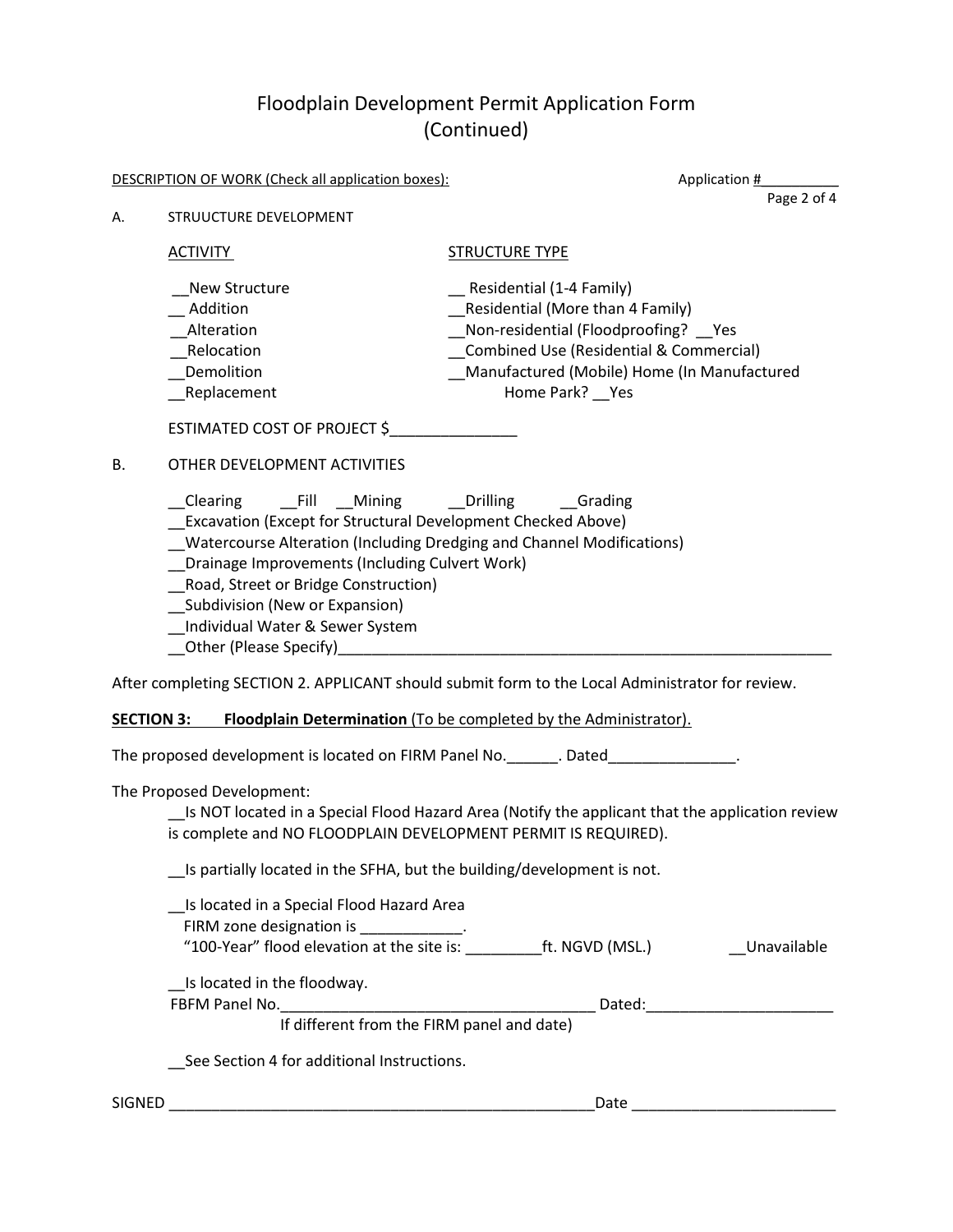### FLOODPLAIN DEVELOPMENT PERMIT APPLICATION FORM (CONTINUED)

Application #\_\_\_\_\_\_\_\_\_\_\_

Page 3 of 4

**SECTION 4: Additional Information Required** (To be completed by Local Administrator) The application must submit the documents checked below before the application can be processed.

\_\_A site plan showing the location of all existing structures, water bodies, adjacent roads, lot Dimensions, and proposed development.

\_\_Development plans, drawn to scale, and specifications, including where applicable: details for Anchoring structures, proposed elevation of lowest floor (including basement), types of water-Resistant materials used below the first floor, details of floodproofing of utilities located below The first floor, and details of enclosures below the first floor. Also,\_\_\_\_\_\_\_\_\_\_\_\_\_\_\_\_\_\_\_\_\_\_\_\_\_\_\_\_\_\_\_\_\_\_\_\_\_\_\_\_\_\_\_\_\_\_\_\_\_\_\_\_\_\_\_\_\_\_\_\_\_\_\_\_\_\_\_\_\_\_\_\_\_\_

\_\_Subdivision or other development plans. (If the subdivision or other development exceed 50 lots or 5 acres, whichever is the lesser, the applicant must provide "100-year" flood elevations if They are not otherwise available).

\_\_Plans showing the extent of watercourse relocation and/or landform alterations.

\_\_Change in water elevations (in feet) \_\_\_\_ \_\_Meets ordinance limits on elevation increases  $YES$   $NO$ 

\_\_Top of new compacted fill elevations \_\_\_\_\_\_\_\_\_\_\_\_\_ ft. NGVD (MSL.)

\_Floodproofing protection level (non-residential only) \_\_\_\_\_\_\_\_\_\_\_\_ft. NGVD (MSL). For Floodproofed structures, applicant must attach certification from registered engineer or architect .

\_\_Certification from a registered engineer that the proposed activity in a regulatory floodway will not result in any increase in the height of the "100-year" flood. A copy of all data and hydraulic/hydrologic calculations supporting this finding must also be submitted.

\_\_\_\_\_\_\_\_\_\_\_\_\_\_\_\_\_\_\_\_\_\_\_\_\_\_\_\_\_\_\_\_\_\_\_\_\_\_\_\_\_\_\_\_\_\_\_\_\_\_\_\_\_\_\_\_\_\_\_\_\_\_\_\_\_\_\_\_\_\_\_\_\_\_\_\_\_\_

\_\_Other:\_\_\_\_\_\_\_\_\_\_\_\_\_\_\_\_\_\_\_\_\_\_\_\_\_\_\_\_\_\_\_\_\_\_\_\_\_\_\_\_\_\_\_\_\_\_\_\_\_\_\_\_\_\_\_\_\_\_\_\_\_\_\_\_\_\_\_\_\_\_\_

### **SECTION 5: PERMIT DETERMINATION** (to be completed by **LOCAL ADMINISTRATOR)**

| I have determined that the proposed activity                                                                  | А. | Is not                                |
|---------------------------------------------------------------------------------------------------------------|----|---------------------------------------|
| In conformance with provisions of Local Law $\#$ , 19<br>conditions attached to and made part of this permit. |    | . The permit is issued subject to the |

SIGNED \_\_\_\_\_\_\_\_\_\_\_\_\_\_\_\_\_\_\_\_\_\_\_\_\_\_\_\_\_\_\_\_\_\_\_\_\_\_\_\_\_\_\_\_\_\_\_\_\_DATE\_\_\_\_\_\_\_\_\_\_\_\_\_\_\_\_\_\_\_\_\_\_\_\_\_

If Box A is checked, the Local Administrator may issue a Development Permit upon payment of designated fee.

If Box B is checked, the Local Administrator will provide a written summary of deficiencies. Applicant may revise and resubmit to the Local Administrator or may request a hearing from the Board of Appeals.